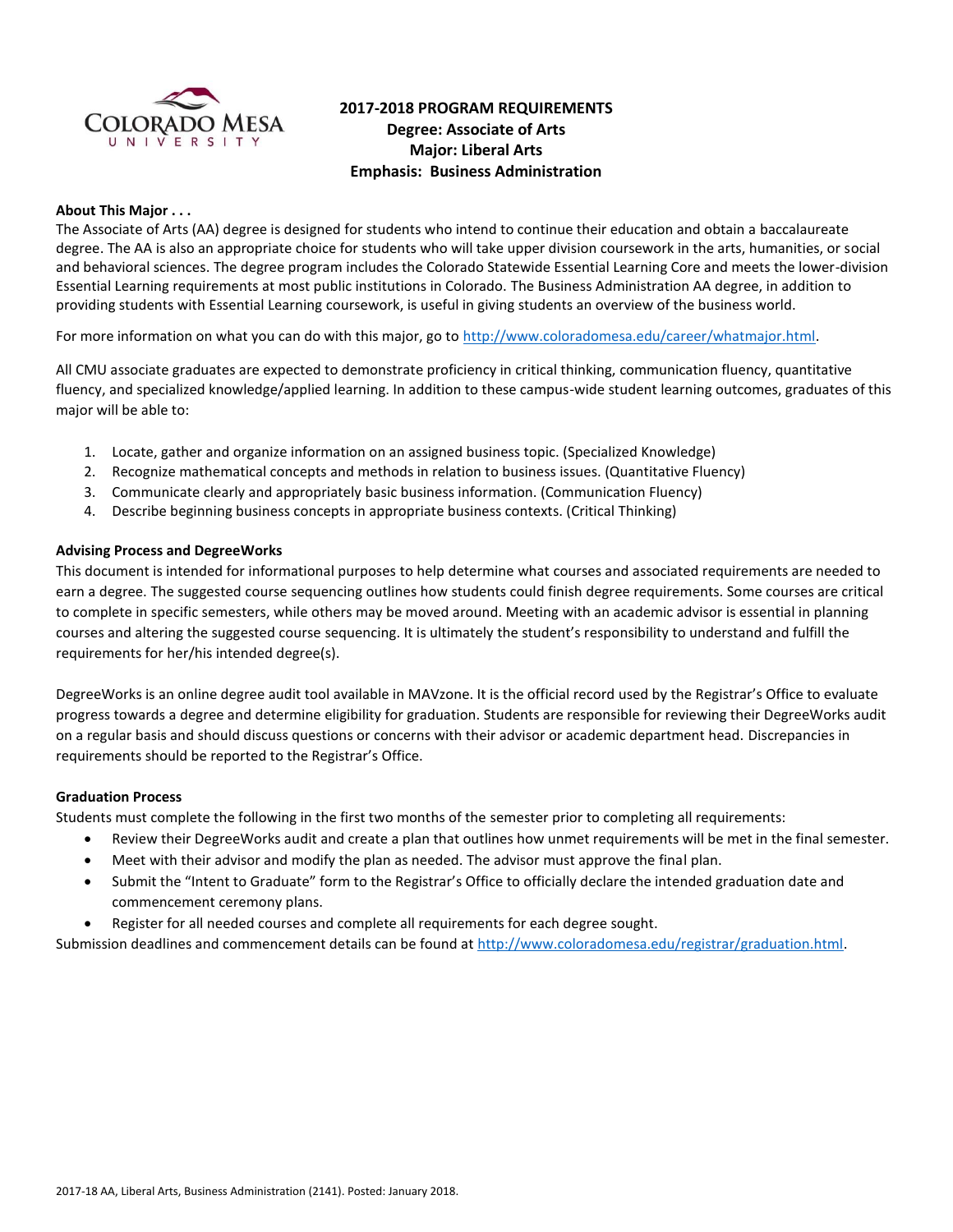### **INSTITUTIONAL DEGREE REQUIREMENTS**

The following institutional degree requirements apply to all CMU Associate of Arts(AA) degrees. Specific programs may have different requirements that must be met in addition to institutional requirements.

- 60 semester hours total.
- Students must complete a minimum of 15 of the final 30 semester hours of credit at CMU.
- 2.00 cumulative GPA or higher in all CMU coursework.
- A grade of "C" or higher must be earned in all Essential Learning courses in order to be accepted for transfer under the Colorado Core Transfer Consortium General Education curriculum or gtPathways, Colorado's guaranteed transfer program.
- A course may only be used to fulfill one requirement for each degree/certificate.
- No more than six semester hours of independent study courses can be used toward the degree.
- Non-traditional credit, such as advanced placement, credit by examination, credit for prior learning, cooperative education and internships, cannot exceed 15 semester credit hours for an AA degree; A maximum of 6 of the 15 credits may be for cooperative education, internships, and practica.
- Pre-collegiate courses (usually numbered below 100) cannot be used for graduation.
- Capstone exit assessment/projects (e.g., Major Field Achievement Test) requirements are identified under Program-Specific Degree Requirements.
- The Catalog Year determines which program sheet and degree requirements a student must fulfill in order to graduate. Visit with your advisor or academic department to determine which catalog year and program requirements you should follow.
- See "Requirements for Undergraduate Degrees and Certificates" in the catalog for a complete list of graduation requirements.

#### **PROGRAM-SPECIFIC DEGREE REQUIREMENTS**

Institutional degree requirements listed above are sufficient for this program.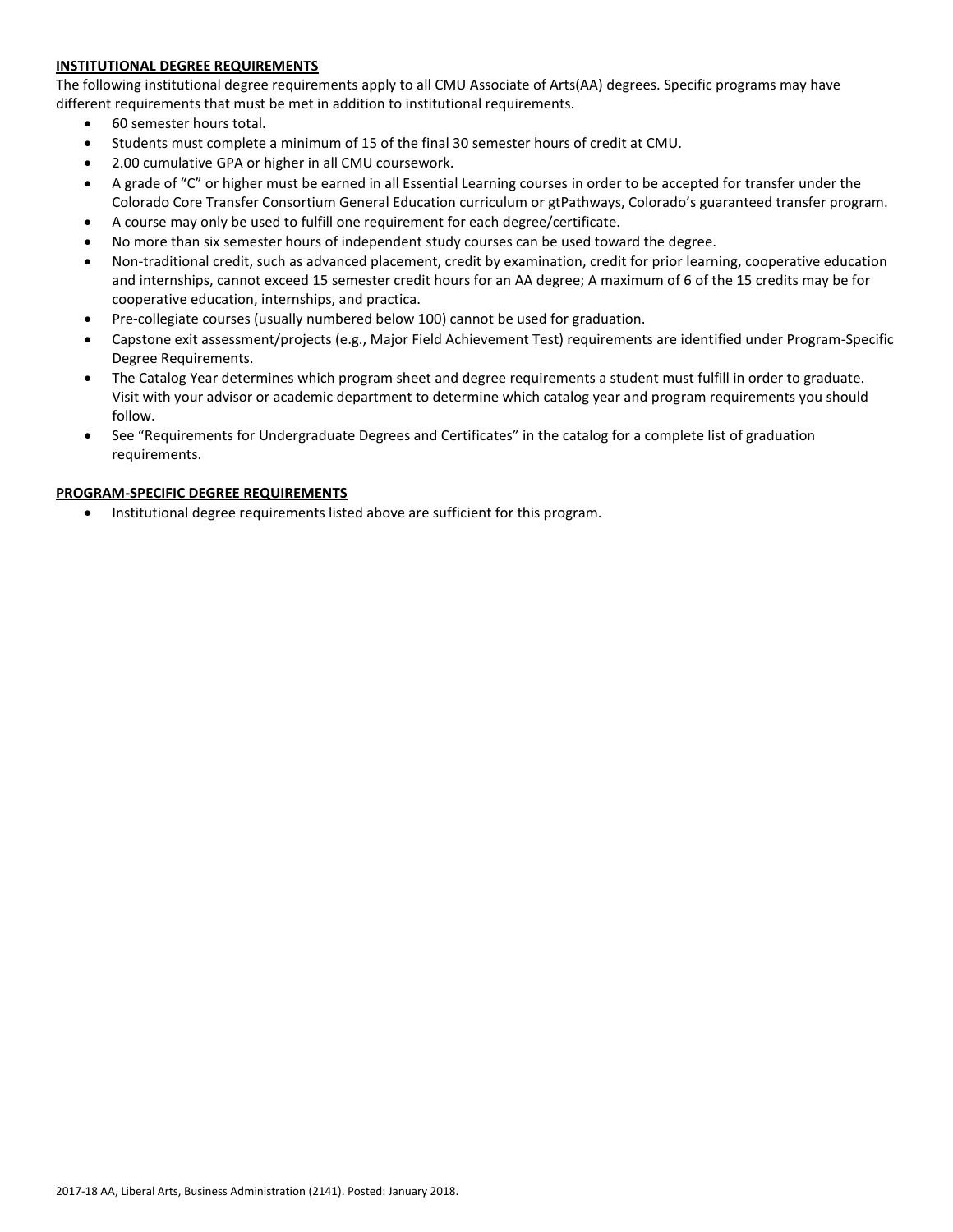#### **ESSENTIAL LEARNING REQUIREMENTS** (31 semester hours)

See the current catalog for a list of courses that fulfill the requirements below. If a course is an Essential Learning option and a requirement for your major, you must use it to fulfill the major requirement and make a different selection for the Essential Learning requirement.

**English** (6 semester hours, must receive a grade of "C" or better and must be completed by the time the student has 60 semester hours.)

- ENGL 111 English Composition (3)
- ENGL 112 English Composition (3)

**Mathematics** (3 semester hours, must receive a grade of "C" or better, must be completed by the time the student has 60 semester hours.)

- $\Box$  MATH 113 College Algebra (4) or higher
	- \*3 credits apply to the Essential Learning requirements and 1 credit applies to general elective credit.

## **Humanities** (3 semester hours)

- $\Box$  Select one Humanities course (3)
- **Social and Behavioral Sciences** (6 semester hours)
	- $\Box$  ECON 201 Principles of Macroeconomics (3)
	- $\Box$  ECON 202 Principles of Microeconomics (3)

#### **Natural Sciences** (7 semester hours, one course must include a lab)

- $\square$  Select one Natural Sciences course (3)
- $\Box$  Select one Natural Sciences course with a lab (4)

#### **History** (3 semester hours)

 $\Box$  Select one History course (3)

**Fine Arts** (3 semester hours)

 $\Box$  Select one Fine Arts course (3)

## **OTHER LOWER-DIVISION REQUIREMENTS**

**Wellness Requirement** (2 semester hours)

- $\Box$  KINE 100 Health and Wellness (1)
- $\Box$  Select one Activity course (1)

#### **ASSOCIATE OF ARTS: LIBERAL ARTS, BUSINESS ADMINISTRATION REQUIREMENTS** (21 semester hours)

- $\Box$  ACCT 201 Principles of Financial Accounting (3)
- $\Box$  ACCT 202 Principles of Managerial Accounting (3)
- $\Box$  BUGB 101 Introduction to Business (3)
- BUGB 211 Business Communications (3)
- BUGB 231 Survey of Business Law (3)
- $\Box$  One of the following courses:
	- STAT 200 Probability and Statistics (3)
	- CISB 241 Introduction to Business Analysis (3) \*
- $\square$  CISB 101 Business Information Technology (3)

\* Requires additional prerequisites not listed here.

#### **GENERAL ELECTIVES** (6 semester hours)

| ப | *MATH 113 - College Algebra (1) |
|---|---------------------------------|
|   |                                 |
|   |                                 |
|   |                                 |